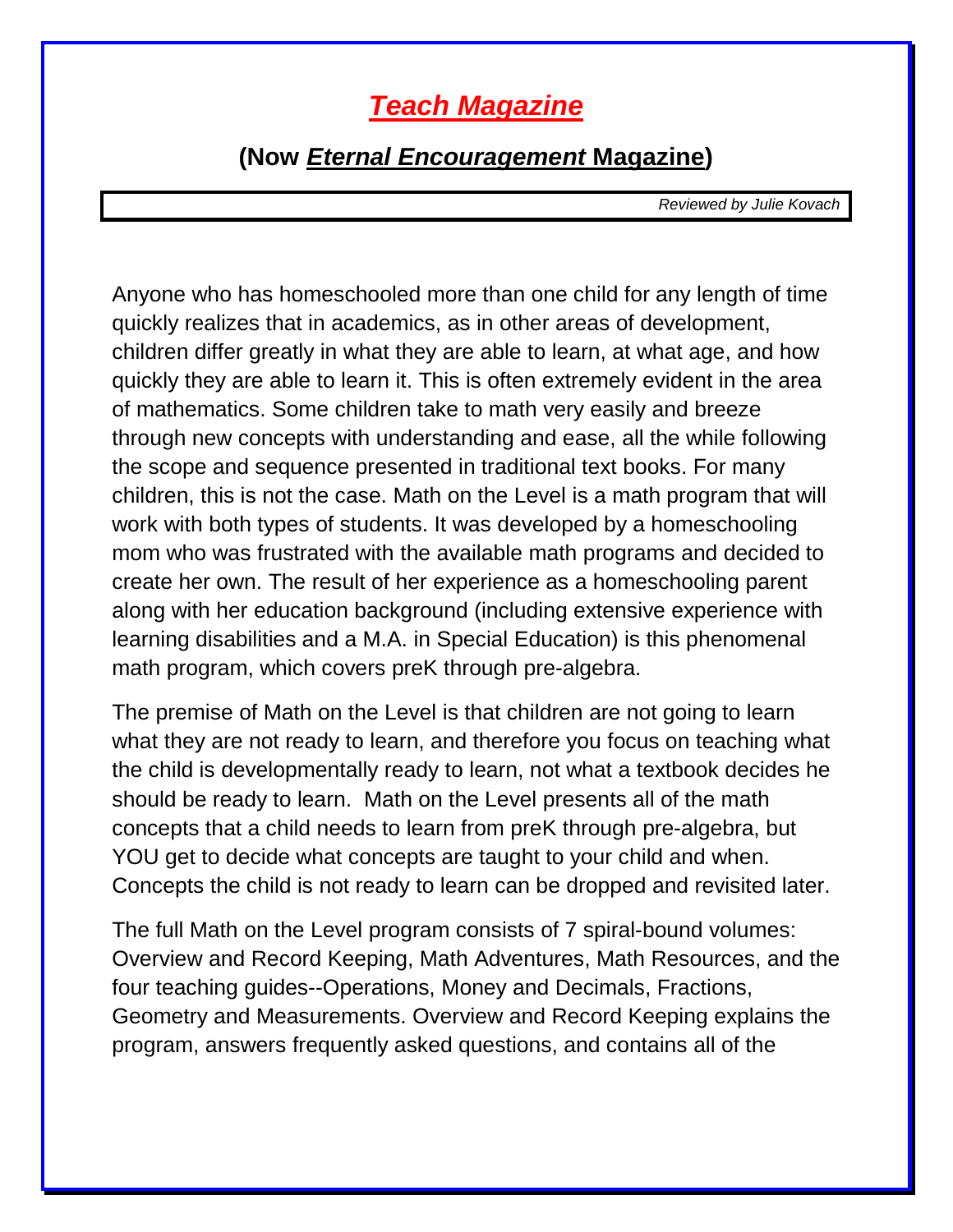## Reviewed by Julie Kovach

record keeping forms you will need to implement the program. The four teaching guides provide explanations on how to teach each concept covered in the program. They also contain a sampling of 5-a-day problems you will give your child for review each day (more on this later). Math Adventures is a volume full of practical ideas on how you can incorporate math into daily life, and Math Resources contains additional teaching information such as a math dictionary, templates for writing word problems, and a section on charts and graphs.

Each day you are "doing math" with your child, you will be teaching a concept, either through a math activity or direct instruction. In addition, your child will have a 5-A-Day sheet to complete. The problems on the 5-A-Day sheet are review problems of concepts your child has already mastered, and are designed to move newly learned concepts from the short term to long term memory. 5-A-Day problems are located in the back of each teaching guide, but you will probably need to supplement these problems with some of your own also. On busy days, you may only have time to give your child a 5-day-page to review.

Here is a basic overview of how the program works. In the front of the record keeping binder is a master concept sheet. It lists all of the concepts that are covered in the program; each concept is numbered. At the top of the sheet are columns for you to write in the names of your children that are using MOL. When you begin using the program, you first have to figure out what your child already knows. You look through each concept one-by-one, and if you are confident that your child has mastered that particular concept, you check it off .You do this for each child. The concepts that are not checked are concepts that you need to teach. This step took me a couple of weeks to work out for 3 kids. I wasn't always certain which concepts were actually mastered. They may have been taught at some point, but that didn't mean they were ever mastered.

After determining which concepts have been mastered, you then go through your concept list, and choosing from the concepts your child has NOT mastered, you decide which concept you would like to teach your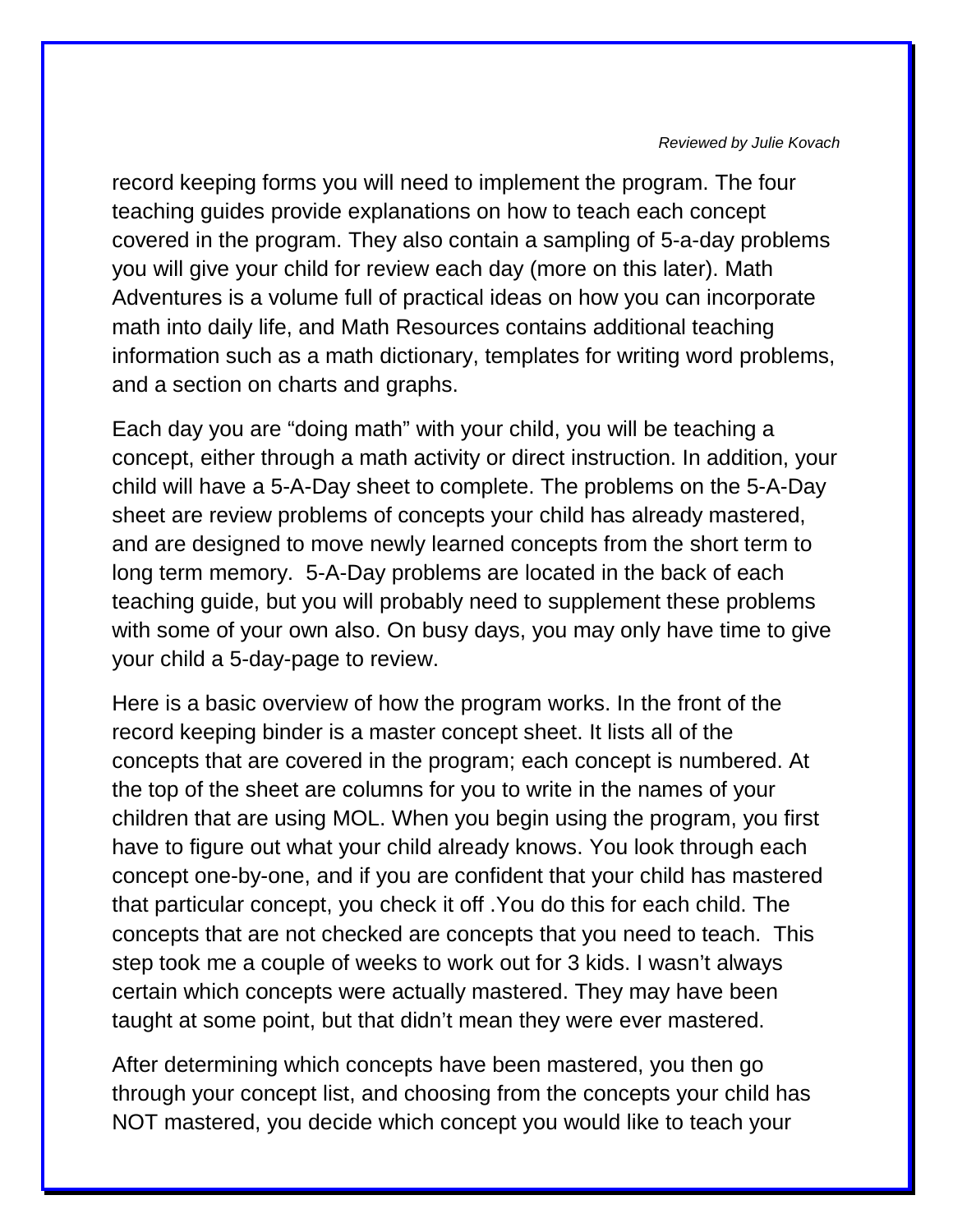## Reviewed by Julie Kovach

child next. Listed next to each concept on the concept chart is the volume and page number you are to refer to teach that concept. You then turn to the appropriate page and use the teaching ideas to teach the concept. Whenever possible, ideas for using manipulatives are suggested and using math activities in daily life is strongly encouraged (Math Adventures is full of ideas). You work on teaching and reinforcing this concept until it is mastered. The author suggests not teaching more than two new concepts per week, and I have found that to be a good guideline, but not an absolute. As new concepts are mastered, they are checked off on the concept sheet.

 You then need to schedule each mastered concept for review. When a concept is newly added to the concept sheet (i.e., mastered), you will want to review it daily or every other day for awhile. Gradually, the number of days between reviews will increase (once again, this is your decision), until your child is only reviewing it every 3 weeks. How exactly are all of these review problems scheduled? Well, the record keeping binder gives very specific instructions on how to do this scheduling by hand on the scheduling sheets. It is far easier, however, to use the computerized automated scheduling sheet that comes with the program. It really couldn't be easier. Once a concept is mastered, the concept number is entered on the spreadsheet, and the name of the concept (i.e. dividing by fractions) automatically fills in. You then enter how often you want to review the concept: every day, every second day, once a week, twice a week, or once every 3 weeks). Once you have entered that, the calendar grid of dates automatically fills in which dates that concept will be reviewed. You enter all of the concepts in this way, and the spreadsheet automatically adjusts the dates of all of the concepts. As new concepts are entered on the spreadsheet, it automatically adjusts the review dates of all of the concepts.

Then, when I want to schedule a 5-A-Day sheet for a certain day, I go to another page on the spreadsheet, enter the date, and it brings up the concepts that were automatically scheduled to be reviewed that day, as well as the volume and page number where the 5-a-day problems are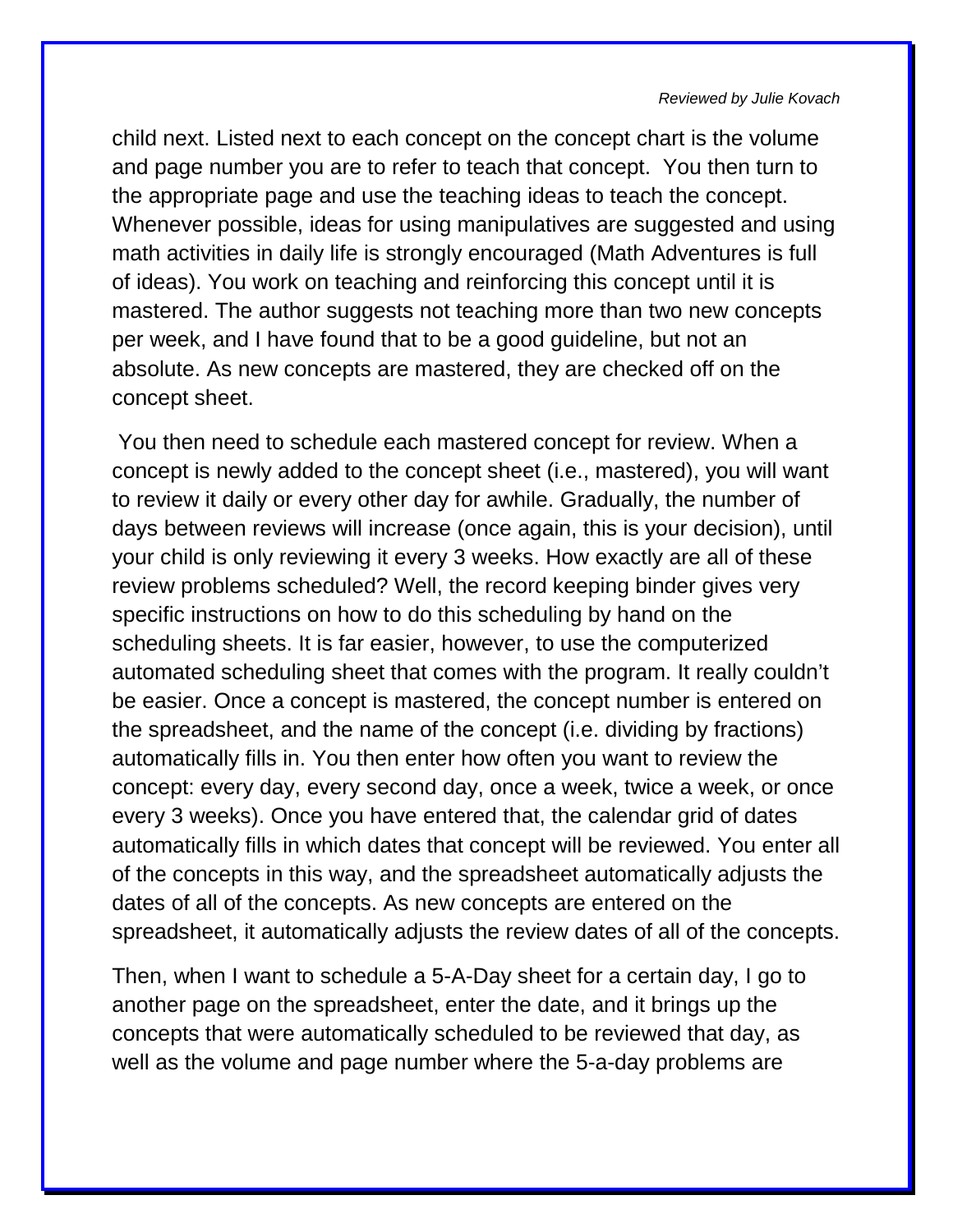located for that concept. For each concept that is scheduled to be reviewed, I write one review problem for the child. Sample 5-A-Day problems are listed in the back of each of the four volumes. There is roughly one page of 5-a-day problems for each concept. I have not found this to be enough, so I refer to old math books I have around the house to come up with additional problems.

The 5-A-Days are so-called because the child is supposed to have 5 review problems scheduled each day. My children are older, and have mastered many concepts, so we always have more than 5 concepts turning up on the schedule each day. Some concepts can be combined into one review problem, however. For example the concepts Perimeter of a Closed Figure and Adding 3 or More Numbers can be combined in one problem. That being said, my children usually have between 8 to 10 problems, not 5, on their 5-a-days each day. The authors have made combining easy by listing which concepts a given concept can be combined with to decrease the number of problems given each day.

When I first sat down with this program, I will admit I was a bit overwhelmed. It took me awhile to wade through the program and figure out what was what. After I got my bearings, though, it wasn't difficult at all to actually implement the program. The time we spend on math each day has decreased, and I think my children are actually enjoying it more than they have in the past, partly because they are not overwhelmed with a bunch of workbook problems every day.

We have been using Math on the Level for 12 weeks now, and I plan on continuing to use it. I love that it is a one-time purchase that I can use with all of my kids through  $8<sup>th</sup>$  grade. The full program costs \$295, but when I think of what I have already spent over the past 11 years on math curricula, this seems like a good investment (there is also an option to buy a "starter set" or to purchase the volumes individually—see website). The authors do offer a 60-day trial period, so if you find it really doesn't work for you, you may return it for a refund. You do not have access to the automated